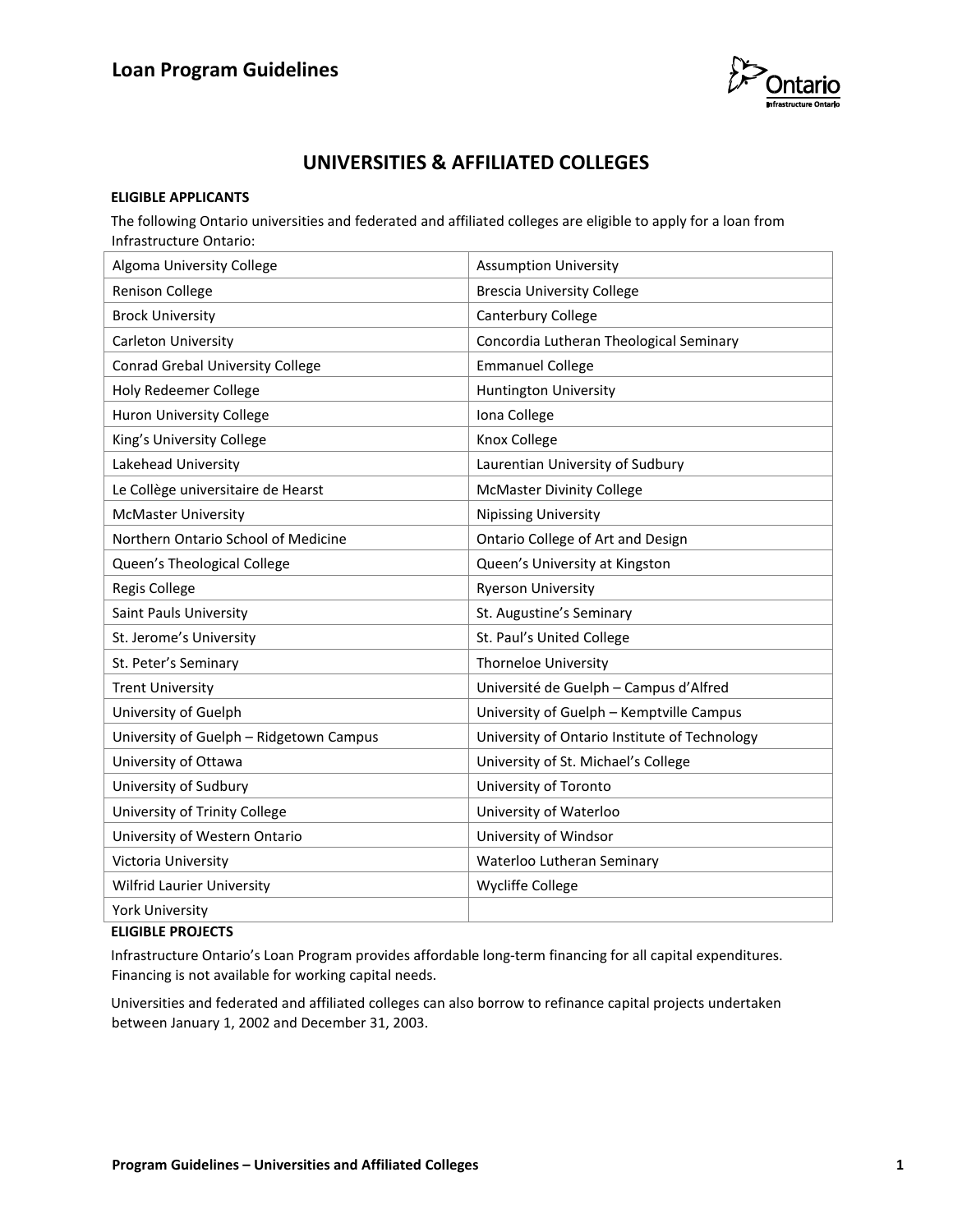

### **REGISTRATION**

Register for a username and password by contacting Infrastructure Ontario at 1-800-230-0937.

A user name and password will be e-mailed after Infrastructure Ontario has verified the registration information.

All applicable forms and templates are available within the Webloans application.

#### **ONLINE APPLICATION PROCESS**

- Register for a Webloans username and password by contacting Infrastructure Ontario at 1-800-230-0937
- Complete an online application form
- Submit application and all required supporting documents

#### **TERMS AND RATES**

Clients may select repayment terms of 5 to 30 years; but in any event, the repayment period must not exceed the expected life of the capital asset. Amortizing (declining principal) or serial loan structures are preferred to bullet loans. Where bullet loans are requested, sinking fund for the eventual retirement of principal is required. The loan interest rate varies with the term of the loan (i.e., a 10 year loan term would have a different rate than a 30 year loan).

Borrowers can access our lending rates by contacting their Relationship Manager who will provide an indicative rate, as well as answer any financing questions. Loan applications are subject to pricing based on the borrower's market sector.

Infrastructure Ontario reserves the right to withdraw applications if they become inactive for more than one year after the date of submission.

#### **LEGAL AND CREDIT REVIEW**

Once the application is complete and has been submitted, Infrastructure Ontario will undertake a legal and credit review. Infrastructure Ontario relies on data obtained from financial statements and other materials provided as part of the application process to complete the reviews.

A legal review is conducted to ensure that the borrower has the requisite authority to borrow from Infrastructure Ontario. Any pending, existing or threatening litigation that may impair the borrower's ability to meet its debt obligations is also reviewed.

A credit review assesses each borrower's ability to repay the loan. More specifically, the Borrower will need to provide a business case which addresses risks under the following headings:

- Project construction
- Past and future financial performance
- Management and governance
- Sustainability of the business model
- Legal structure and security
- Other encumbrances and environmental risks

Once the reviews are complete and approved, applicants will be notified.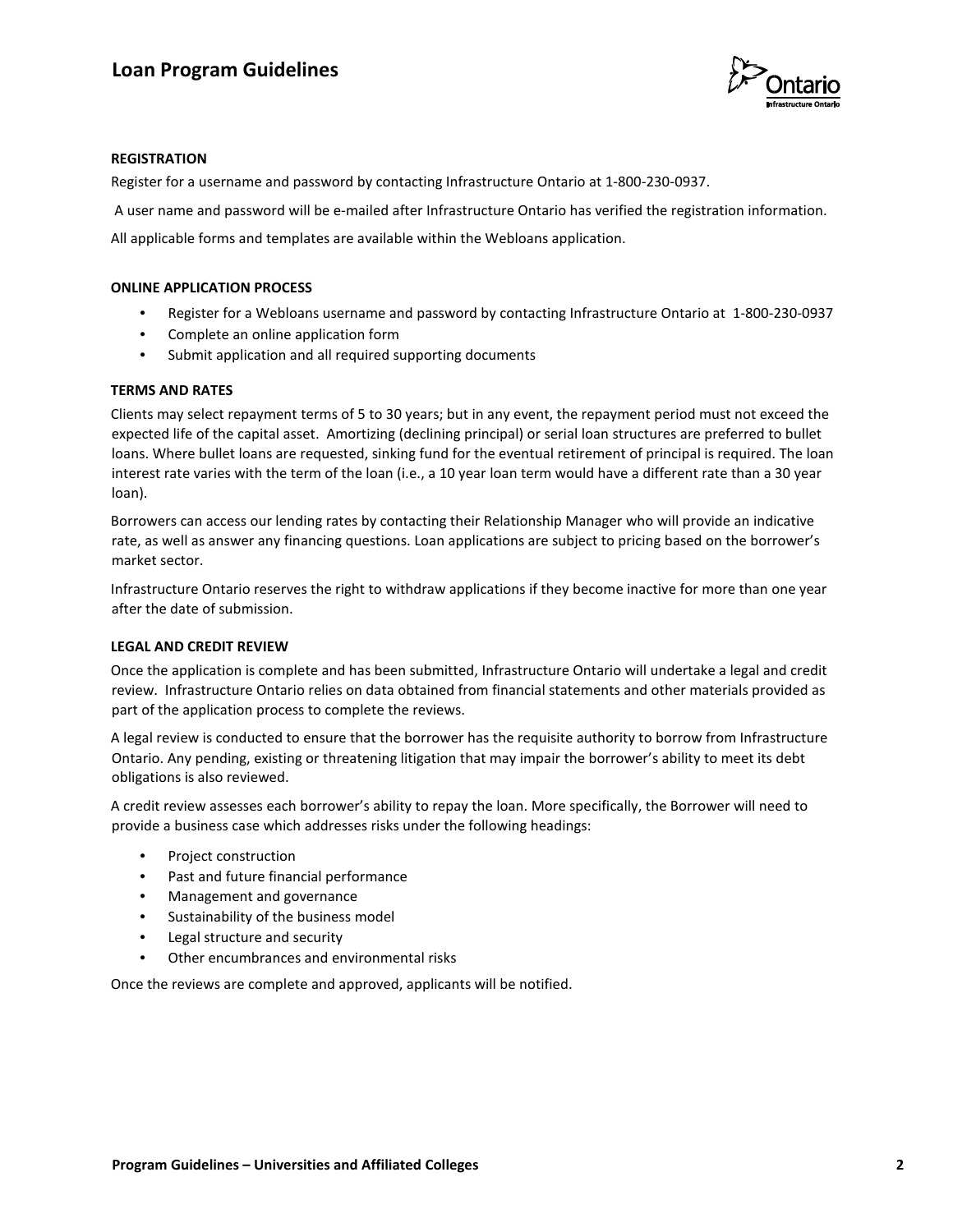

## **FINANCING AGREEMENT**

After the Legal and Credit review have been completed, a Financing Agreement will be drafted by Infrastructure Ontario for review and execution by both parties.

After the Financing Agreement has been executed and expenditures have been incurred, a short-term advance may be requested. Or, if the project is substantially complete, clients may wish to begin the long-term financing process. Amounts taken as short-term advances are typically converted to a long-term promissory note upon completion of the project.

## **TYPES OF FINANCING**

## *Long-Term Financing*

The client shall issue a long-term promissory note to Infrastructure Ontario for up to the approved amount of the loan as per the Financing Agreement on an agreed upon date. The promissory note specifies when principal and interest payments are due. The interest rate is fixed for the committed term of the loan. Long-term financing conversions will close on the 1st and 15th of every month.

Infrastructure Ontario offers both amortizing and serial long-term financing options to clients. With amortizing promissory notes, borrowers pay equal amounts of blended principal and interest on each payment date. Alternately, with serial promissory notes, borrowers pay equal amounts of principal on each payment date and interest is calculated on the declining balance.

#### *Short-Term or Construction Financing*

Short-term (construction) financing is available to clients during the construction period of an approved project based on incurred costs. Interest is calculated and payable monthly on the 1<sup>st</sup> day of each month based on the applicable short-term rates. Short-term advances are processed on the 1<sup>st</sup> and 15<sup>th</sup> of every month and Infrastructure Ontario requires five business days notice to process a payment.

**Note:** Proceeds of the loan are advanced after a Financing Agreement has been executed and expenditures have been incurred.

## **DEFAULT**

In the event that a borrower misses a scheduled payment, penalty interest will be charged on the amount outstanding. Infrastructure Ontario has the right, at its discretion, to terminate the Financing Agreement if a borrower remains in default of its obligations.

In addition, in the event of a default Infrastructure Ontario is authorized to request the Minister of Finance to intercept, on Infrastructure Ontario's behalf, certain amounts payable to the borrower by the Province.

## **PROJECT MANAGEMENT REPORTING REQUIREMENTS**

To help ensure the effective and efficient delivery of projects financed (in whole or in part) with funds from the Loan Program, Infrastructure Ontario has established reporting requirements for capital construction projects only. Loan clients are responsible for submitting project reports according to the Estimated Project Start Date as indicated in their online application and Financing Agreement.

More detailed Project Management Reporting Requirements may be found within the online application.